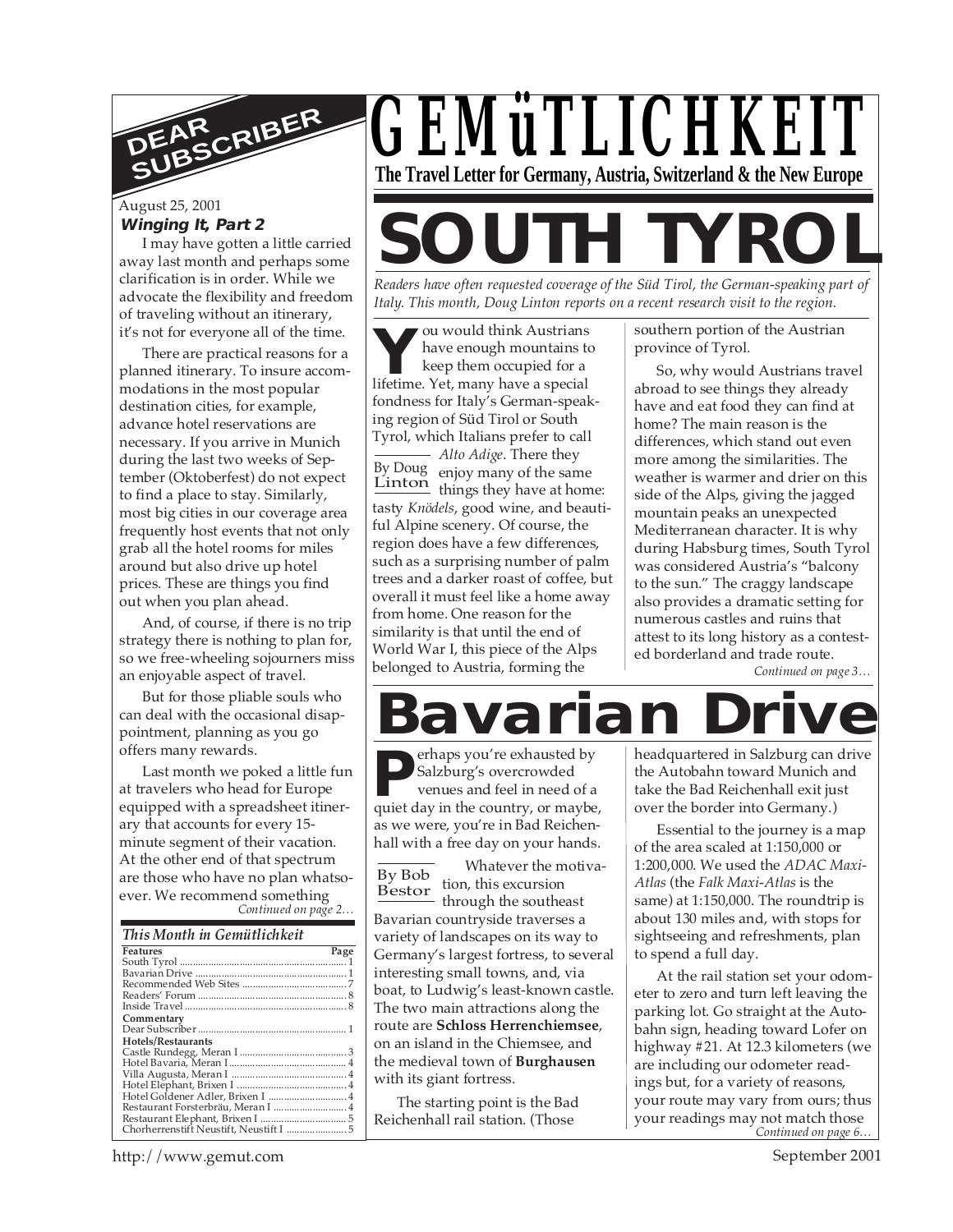#### http://www.gemut.com

#### *DEAR SUBSCRIBER Continued from page 1*

between these two extremes. It is probably prudent, for example, to reserve first and last night hotels and in such always busy destinations as Salzburg, Munich, Rothenburg ob der Tauber, Vienna, Zermatt and Lucerne. In addition, even if you do not make hotel arrangements in advance, you will probably be more comfortable with at least a rough plan of which regions you want to visit. Wherever you fall along the spectrum, keep a few days of every trip open for just browsing. Pick a backroad and head down it, stopping where and when you feel like it.

Traveling in this footloose fashion, though possible via rail, is tailor-made for the automobile. But as relaxed and free as it is, three questions must still be answered almost daily by the roving traveler: How do I get where I'm going?; What will I see?; and How do I find a place to stay?.

How Do I Find a Place to Stay?

For many, this is the most important question of the trip and there are several useful resources to rely on.

#### **Gemütlichkeit's Hotel Database**

You can either download or print it off the Internet (www.gemut.com) and take it with you, or we can mail subscribers a free copy for \$3 to cover postage and handling. In Europe, of course, you can access the hotel database from an Internet café or possibly from your hotel.

#### **Tourist Offices**

A simple and effective way to locate hotel rooms is to go directly to the local tourist office upon arrival in town. They'll offer a wide choice of available accommodations and often can make bookings. Sometimes they even offer special discounted deals.

#### **Michelin's Red Guides**

 In Germany and Switzerland (no Red Guide for Austria), these books are essential for the independent auto traveler. Perhaps a better, more contemporary title for the Germany book would be "10,000 Good Places to Eat and Sleep in Germany." That's right, about 10,000 hotels and restaurants; all listed and rated, with prices, phone and fax numbers, email addresses, plus extensive information communicated via symbols on each establishment's facilities and features. The symbols are explained in several languages, including English. The Switzerland guide is smaller but no less comprehensive. These books have so many useful features there isn't space to list them all but here are a few:

❑ **City Maps**: The Germany guide has city maps for about 150 of the larger towns and the Switzerland guide contains maps of about 40 cities. Spotted on them are the hotels and restaurants listed in the guides, and in a major city like Munich that can be 200 or more. (By comparison, Frommer's Germany contains fewer than 100 Munich hotel and restaurant listings. And, of course, Michelin rates establishments in hundreds

of small towns and villages that aren't even mentioned by Frommer or Fodor or any of the other wellknown, all-purpose guidebooks.)

You can imagine how handy it is to have a map of a city you're driving into for the first time, with the location of your hotel marked on it.

❑ **Distance tables**: These are in kilometers and show the distance between major cities in both Germany and Europe. In addition to the tables, the Red Guide listing for each town, even the smallest, shows the distance to three or four important cities in the region. Using these in combination with the tables, one can come fairly close to figuring the distance between any two cities in the country and in Europe.

❑ **Locator maps for best places:** These are overall maps showing towns where Michelin finds notable hotels and restaurants. An auto

*Continued on page 7…*

#### **Using Gemütlichkeit**

• Foreign currency prices are converted to U.S. dollars at the exchange rate in effect at the time of publication. • Hotel prices listed are for one night. Discounts are often available for longer stays.

• All hotel prices include breakfast unless otherwise noted.

• Local European telephone area codes carry the "0" required for in-country dialing. To phone establishments from outside the country, such as from the USA, do not dial the first "0".

#### **Logging on to Gemütlichkeit's Website**

Except for the most recent 12, back issues in text format from January 1993 are available free to subscribers only at http://www.gemut.com (click on "For Members Only"). To access the issues enter the user name and password published in this space each month. The July codes are:

User Name: **Pilatus** Password: **138**

|                 | VOI. 15, No. 8 $GEM\ddot{u}TLICHKEIT$                                |              |       | <b>HOTEL RESTAURANT RATING KEY</b> |
|-----------------|----------------------------------------------------------------------|--------------|-------|------------------------------------|
| September, 2001 | The Travel Letter for Germany, Austria, Switzerland & the New Europe | Rating Scale | caleد | Restaurant Criteria                |

| Publishers:                                                                                                                                                                                                                                                                                                                                                                                                                                     | Robert H. & Elizabeth S. Bestor                   |  |  |  |
|-------------------------------------------------------------------------------------------------------------------------------------------------------------------------------------------------------------------------------------------------------------------------------------------------------------------------------------------------------------------------------------------------------------------------------------------------|---------------------------------------------------|--|--|--|
| Editor:                                                                                                                                                                                                                                                                                                                                                                                                                                         | Robert H. Bestor                                  |  |  |  |
| Contributors:                                                                                                                                                                                                                                                                                                                                                                                                                                   | Doug Linton, C. Fischer, R. Holliday, Jim Johnson |  |  |  |
| Web Master:                                                                                                                                                                                                                                                                                                                                                                                                                                     | Paul T. Merschdorf                                |  |  |  |
| <b>Consulting Editor:</b>                                                                                                                                                                                                                                                                                                                                                                                                                       | Thomas P. Bestor                                  |  |  |  |
| <b>Subscription Dept:</b>                                                                                                                                                                                                                                                                                                                                                                                                                       | Kurt Steffans                                     |  |  |  |
| <b>Subscriber Travel Services:</b>                                                                                                                                                                                                                                                                                                                                                                                                              | Eric Poole, Andy Bestor                           |  |  |  |
| Gemütlichkeit (ISSN 10431756) is published 11 times each year by UpCountry<br>Publishing, 288 Ridge Road, Ashland OR 97520. TOLL FREE: 1-800/521-6722<br>or 541/488-8462, fax: 541/488-8468, e-mail travel@gemut.com. Web site:<br>www.gemut.com. Subscriptions are \$67 per year for 11 issues. While every<br>effort is made to provide correct information in this publication, the publishers<br>can make no quarantees regarding accuracy. |                                                   |  |  |  |

#### **POSTMASTER: SEND ADDRESS CHANGES TO:** Gemütlichkeit, 288 Ridge Road., Ashland OR 97520

| Excellent                    | $16 - 20$             | Food                     | 65%          |
|------------------------------|-----------------------|--------------------------|--------------|
| Above Average                | $12 - 15$             | Service                  | 20%          |
| Average                      | $8 - 11$              | Atmosphere               | 15%          |
| Adequate                     | 4 -<br>$\overline{7}$ |                          |              |
| Unacceptable                 | - 3<br>ი -            |                          |              |
| <b>Hotel Rating Criteria</b> |                       | <b>Value Rating</b>      | <b>Scale</b> |
| People/Service               | 30%                   | <b>Outstanding Value</b> | $-20$<br>17  |
| Location/Setting             | 15%                   | Very Good Value          | $12 - 16$    |
| Guestrooms                   | 30%                   | Average Value            | $9 - 11$     |
| Public rooms                 | 5%                    | Below Average Value      | 5 -<br>-8    |
| Facilities/Restaurant        | 20%                   | A Rip-Off                | 4            |
|                              |                       |                          |              |

#### **Special © Designation**

By virtue of location, decor, charm, warmth of management, or combination thereof, an especially pleasant establishment.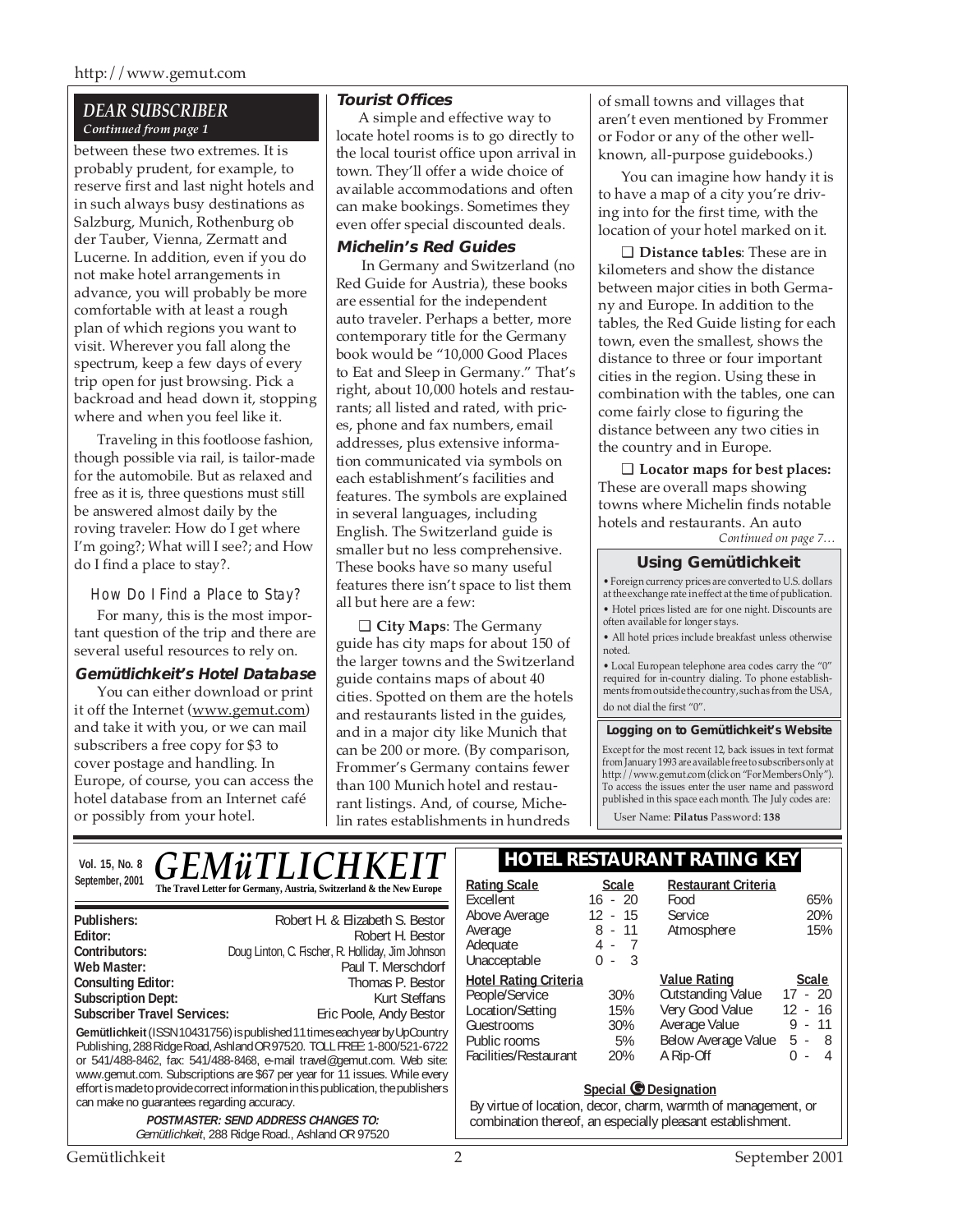#### *SOUTH TYROL Continued from page 1*

South Tyrol also has a fascinating, contradictory nature. During Habsburg days, it was one of the monarchy's largest producers of wines. Given its southerly climate and attachment to a white wine producing country, Tyrol became known for its warm weather and fine red wines. Then after the First World War, the situation was reversed. Suddenly it was a northerly region attached to a red *and* white wine producing nation and began to emphasize its cooler weather and fine white wines. So, while Austrians see it as far south, and Italians as far north, the Tyroleans consider themselves to be right in the center.

For North American travelers, South Tyrol tends to be neglected altogether — I visited in the middle of summer and didn't hear even one American accent. It is an interesting destination off the well-trodden tourist route.

 To get a picture of the region's main roads, think of an olive-shaped compass: at the north just below the Brenner pass is Sterzing, at the south the provincial capital of Bolzan, to the east is the former bishopric of Brixen, and to the west is the 19<sup>th</sup>century spa town of Meran, with all four points being connected by a ring road. The Autobahn runs over the Brenner down the eastern curve to Brixen and Bolzan, and then around to Meran, while a smaller, two-lane road does the full circle, paralleling the Autobahn and then continuing past Meran to Sterzing. As always, this lesser road is the one to take, as it follows the contour of the landscape and provides a more intimate view of the small villages and the countryside. Ironically, it will get you there faster than the Autobahn, especially in summer when, perversely, traffic and highway construction projects reach their peak.

Like traders and travelers for millennia, I entered Italy via the Brenner Pass, crossing over from Innsbruck. I wasn't alone. It was the traditional start of the European

holidays and traffic slowed to a crawl all the way down to Brixen, so I exited at Sterzing and took the narrow, windy two-lane road up the 2094-meter Jaufenpass. The drive takes in thick forests fading into the green slopes above the tree line, and then drops down stunning switchbacks to Meran.

Meran is blessed with three types of buildings: castles, villas and the porticoed, centuries-old houses of the old town. While many European spa towns were spoiled by the postwar construction of massive concrete blocks, Meran has managed to remain relatively free of such indelible scars. The only exception is the '70sera design of the 'new' spa facilities (the old 19<sup>th</sup> century one, though still intact and quite beautiful, is reserved for conferences and such).

The town owes its architectural good fortune to strategic moments of both attention and neglect. Until the mid-19th century, it was known mostly as a *Kühstadt* (cow town). That was when a boosterish mayor decided to transform it into a *Kurstadt*, or spa town. He was helped immensely when Empress Elizabeth and her court paid a visit in 1870 and again in 1872, initiating a rush that resulted in the construction of one beautiful villa after another. Meran's main attractions were, and still are, the healing effect of the warm climate, and strolls along the town's numerous, manicured walking trails or promenades.

When Tyrol became part of Italy at the end of the First World War, Meran lost its clientele: Austrians were now part of another country and Italians did not have to travel far to find warm weather. The town's recent success has allowed it to maintain historic treasures while avoiding the negative effects of modern mass tourism. Augmenting the lovely architecture is Meran's setting along the swiftly flowing Passer river and the verdant slopes of the surrounding valley.

The drive from Meran to Bolzan is not so interesting in itself, but does pass through one of the area's most important wine regions, Terlan and

Girlan. I decided to save the provincial capital of Bolzan for later, and instead continued to Brixen. Here the road follows the contours of the Eisack river valley, winding along the steep, rocky river bed while jagged mountain peaks watch sternly in the distance.

Brixen is the stately home of the prince-bishops who ruled the area for more than 800 years. Highlights include the cathedral, the large square, the prince-bishop's palace, and the narrow lanes of the old town, including two porticoed streets. You will enjoy the town's historical atmosphere, especially when combined with a memorable stay at the **Hotel Elephant** and a visit to the **Neustift Monastery** (more below).

The return to Austria was via a different route; up the Puster valley, past Bruneck (a historic town that is also worth visiting) and across the border. The countryside is a bit more rolling and pastoral than other areas of Tyrol and the drive provided the additional pleasure of short glimpses of the Dolomites near the border. Near Vietschach, the sky arranged a wonderful farewell. When I stopped for one last look at Tyrol, the sun broke through a blanket of clouds and sprayed a dazzle of light over the little village.

#### **Hotels in Meran**

*Continued on page 4…* Castle Rundegg One of the town's two castle hotels, the Rundegg certainly has the best location, as it is only a short walk above town. This small 17<sup>th</sup> century structure has a peaked tile roof and windows flanked by the distinctive red-and-white shutters traditional of the region. The hotel has all the features one expects of a castle: thick, whitewashed walls; vaulted ceilings; heavy wood beams and a small selection of antiques. One of the most graceful details is the lovely garden surrounding the hotel, with its small pond and cluster of patios arranged to catch the sun. The grounds are ringed by a cradle of trees, masking the outer wall and seeming to blend into the green moun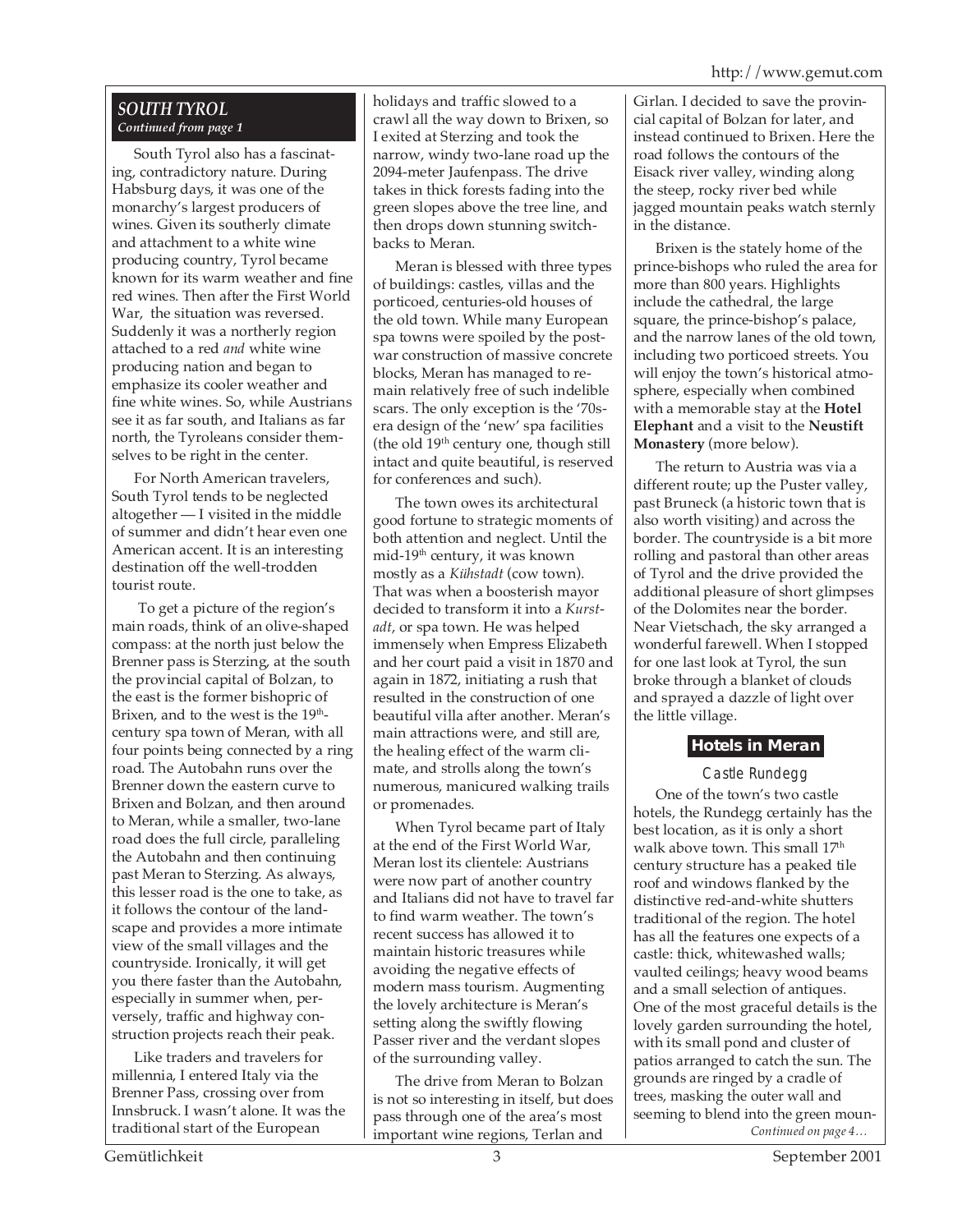http://www.gemut.com

#### *SOUTH TYROL Continued from page 3*

tain slopes away in the distance.

The lobby, lounge, restaurant, and bar occupy a compact ground floor space, and the extensive pool and beauty farm facilities are located below. Thirty guestrooms are divided between the castle, farmhouse and a newer coach-house, all of which are connected by an underground passage. The Rundegg's décor in the public areas as well as the rooms has traditional refinement, as opposed to the brasher elegance of luxury hotel chains like Kempinski. Most rooms have hardwood floors with Persian rugs, good quality classically-styled furniture, and pale aubergine or dark burgundy fabrics.

The white-tiled bathrooms have medium-sized tubs and double sinks with marble counters.

Management and staff are friendly and conscientious, and contribute greatly to the hotel's charm. The food at the restaurant is good although not transcendent. Breakfast, however, was memorable with tender local *Speck* and a flavorful fontina cheese as the main attractions.

**Daily Rates:** Singles 195,000-245,000 ITL (\$92-\$116), doubles 320,000- 520,000 ITL (\$151-\$245). **Contact:** Castel Rundegg, Schennastrasse 2, I-39012 Meran, tel. +39/ 0473/23 41 00, fax 23 72 00, email info@rundegg.com, webpage www.rundegg.com **Rating:** QUALITY 15/20, VALUE 12/20

In addition to castles, Meran has a number of attractive hotels located in 19<sup>th</sup> century villas. Some are quite lavish and expensive (such as the **Hotel Palace**), while others are waiting to be freshened up. One good choice is the **Hotel Bavaria** (tel +39/0473/23 63 75, fax +39/0472/23 63 71), newly remodeled with a spacious garden and pool. A smaller, more 'homey' option is the **Villa Augusta** (tel. ++39/0473/22 23 24, fax ++39/0473/22 00 29) located a short walk from the old town. For a double room with breakfast the Bavaria charges between 222,000318,000 ITL (\$105-\$150), while the Augusta costs 115,000-155,000 ITL (\$54-\$73).

#### **Hotels in Brixen**

Hotel Elephant Brixen Although the weather *is* warmer on this side of the Alps, one doesn't expect to see many elephants. You would have though in 1551. Toward the end of that year, Emperor Maximilian returned to Vienna from a visit to his uncle's kingdom in Portugal. He was accompanied by an elephant, which the uncle gave him as a farewell gift. The elephant made it as far as Brixen and then decided to stop for a few weeks to rest. The only place with a stable big enough was a small tavern outside of town. When word got around, the tavern was deluged by crowds eager to see the new tourist attraction. When the elephant finally moved on, the tavern's savvy owner commissioned a fresco for the front of the building to capitalize on the animal's historic and profitable visit. EDITOR'<sup>S</sup> **CHOICE** 

Besides this wonderful story, the place has been blessed with owners whose good taste and commitment have turned a modest, elephantsheltering tavern into an excellent hotel.

The lobby and public rooms are attractively decorated in antiques, brass and marble, all of which are kept to a bright polish by the attentive staff. Guest rooms come in either a French style with white furniture and green fabrics, or a more preferable Italianate style with stained hardwood furniture and paneling accented by Persian rugs and burgundy fabrics. The white tile baths have been recently renovated and include good-sized tubs and sinks with marble counters. The best rooms have balconies or terraces.

The 44 rooms are divided between the main house and a smaller but still historic dependency located in the garden across the street. The garden itself is one of the hotel's most charming features. There is a swimming pool and an immaculate green lawn with sun chairs if you like lying around, but more impressive — especially considering the hotel's location right in the middle of town — is the long path that goes around the large apple and pear orchard and then under a tall cherry tree, which was weighed down with fruit during my stay. Wrought iron benches along the way encourage quiet reflection, except for one under the cherry tree which was covered with stains.

There is also an interesting little museum displaying cookery, table settings and menus from the hotel's long history, as well as an engraved throne made from the back left leg of its most famous guest.

**Daily Rates:** Per person 136,000 to 193,000 ITL (\$64-\$91) without breakfast, 160,000-213,000 (\$75-\$100) with breakfast and 213,000-277,000 ITL (\$100-\$131) for half board a la carte. **Contact:** Family Falk/Heiss, Weisslahnstrasse 4, I-39042 Brixen, Italy, tel. +39/0472/83 27 50, fax 83 65 79, email elephant.brixen@acs.it, web: www.acs.it/elephant. **Rating:** QUALITY 17/20, VALUE 16/20

Hotel Goldener Adler Owned by the same family that runs the Finsterwirt (see restaurants below), this 500 year-old hotel located in the heart of the old town has been recently and tastefully renovated, offering modern comfort without sacrificing its historic ambiance. The best rooms have small balconies overlooking the river.

**Daily Rates:** Singles 80,000-100,000 ITL (\$38-\$47), doubles 150,000- 200,000 ITL (\$71-\$94)

**Contact:** Mayr Family, Adlerbrückengasse 9, I-39042 Brixen, Italy, tel. +39/0472/20 06 21, fax 20 89 73, email info@goldener-adler.com, web www.finsterwirt.com/index.html **Rating:** QUALITY 15/20, VALUE 15/20

#### **Restaurants in Meran**

#### Forsterbräu

This lively beer garden, owned and operated by South Tyrol's brewery, is just what you would hope for: good beer and hearty food served in an attractive outdoor courtyard under the shade of large chestnut trees. Dishes include *Tiroler Speck-*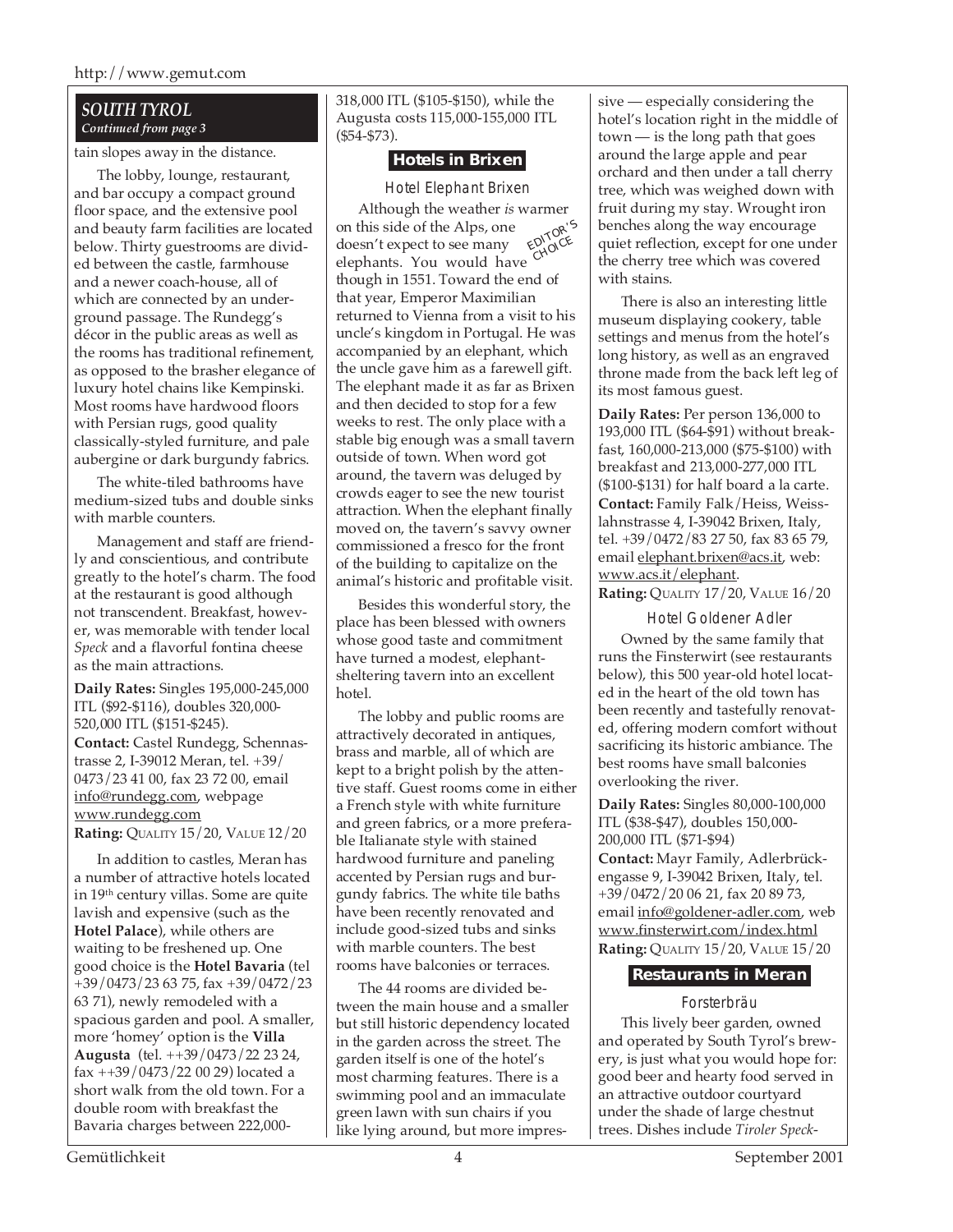*knödel*, racketball-sized bread dumplings studded with diced bacon (7500 ITL/\$3.53); *Schlutzkraphen*, a ravioli stuffed with cheese, herbs, then drizzled with brown butter (8000 ITL/\$3.77); and thinly sliced veal fried in beer batter (22,000 ITL/ \$10.37). The menu also recommends beers to accompany a multicourse meal: *Pils* with the appetizer, a pale beer for the main course, and a double bock with dessert.

Forsterbräu, Freiheitstrasse 90, 39012 Meran, tel +39/0473/23 65 35, fax +39/0473/21 25 35, open Wednesday-Monday 10am-11pm. **Rating:** QUALITY 14/20, VALUE 13/20

Meran also has two notable coffeehouses. Located on a cobblestone plaza next to the river and the former Kurhaus, the Italian-style **Café Darling** (Winterpromenade 5) has a bar that serves wine made from its own vineyards. **Café König** (Freiheitstrasse 164), an Austriantype *Konditorei*, is a grandmotherly sort place to go during the day for coffee and a pastry (open Monday-Saturday 9am-6:30pm).

#### **Restaurants in Brixen**

#### Elephant

EDITOR'<sup>S</sup> CHOICE In addition to quality accommodations and a tranquil garden, the Elephant also has an exceptionally good restaurant, which provided the best meal of the trip. The menu features Tyrolean specialties served with a gourmet flair. I began with a plate of flavorful *Schlutzkraphen* (18,000 ITL/ \$8.50) dusted with freshly grated Parmesan. Next came a delicious pile of sautéed portabello mushroom slices stacked on top of a tender venison steak and bathed in a reduction sauce (36,000 ITL/\$17). Both were a delight.

Accompanying the meal was a very good red wine bottled especially for the hotel by a local vintner. Reserve a table on the terrace during the summer or in the centuries-old tavern room in winter.

Open Tuesday-Sunday, on Monday opened for hotel guests only, noon-2pm and 5pm-10pm.

**Rating:** QUALITY 16/20, VALUE 15/20

#### Restaurant-Künstlerstübele Finsterwirt-Oste Scuro

This restaurant has two parts. The first serves rustic Tyrolean cuisine in a pretty, tree-shaded courtyard, or indoors in an attractive tavern. The second part offers a fancier, more refined mix of Tyrolean and international foods upstairs in the richly decorated *Künstlerstube*.

Tyrolean dishes include a creamy and very delicious wine soup with cinnamon flavored croutons (9,000 ITL/\$4.24), tender dumplings filled with mushrooms or spinach (13,000 ITL/\$6) and a heavy venison goulash (25,000 ITL/\$12). International dishes include such fantasies as an appetizer of scallops in Riesling sauce with black band noodles and eggplant cakes (30,000 ITL/\$14) and, as a second course, rack of lamb baked in an herbed potato crust  $(34,000$  ITL/\$16).

Finsterwirt-Oste Scuro, Domgasse 3, I-39042 Brixen, Italy, tel +39/0472/20 06 21, fax +39/0472/20 89 73, email info@finsterwirt.com, webpage www.finsterwirt.com, open Tuesday-Sunday 10am-11pm, closed first two weeks in July.

#### **Rating:** QUALITY 14/20, VALUE

#### Chorherrenstift Neustift

*Gemütlichkeit* highly recommends a visit to the 12<sup>th</sup>-century Augustine monastery in Neustift, known for its excellent white wine. The scenery is lovely, especially on a walk up the vineyards or along the river leading to the monastery.

Tours can be made of the 18<sup>th</sup>century library at select times, and visitors are free any time to wander around the courtyards and visit the church and cloister.

Chorherrenstift wine can be purchased either by the bottle in the small wine shop in front of the monastery, or enjoyed by the glass at a small wine tavern just across the way.

In addition to its white wines the Sylvaner is particularly good the monastery also serves a fruity burgundy and a dense, slightly bitter Lagrein, a local grape variety. Simple accompaniments include a board stacked with thinly sliced *Speck* and brown bread (12,000 ITL/\$5.66).

Chorherrenstift Neustift, tel/fax +43/01/36 189, open Monday-Saturday 10am-7pm. **Rating:** Quality 13/20, Value 12/20

#### An Assembled Meal

One of the best dinners in Tyrol was gathered from small shops in Brixen and enjoyed in the evening on the balcony of my room at the Hotel Elephant. Here's where to go to assemble such a meal.

**Wine:** Stampfl, Trattengasse 18, tel +39/0472/83 60 01, open Monday-Saturday 9am-1pm and 4pm-10pm. Located on a central, residential street, this basement wine shop offers vintages from all over the world, but specializes in the fine wines produced nearby. A selection of wines by the glass is available at a bar in the back of the store.

**Cheese:** Casa del Formaggio, Domgasse 4, +39/0472/83 60 68, open Monday-Friday 8am-noon and 2pm-6pm; Saturday 8am-noon. A lovely, well-stocked cheese shop tucked away on a narrow street fragrant with the products sold there. The two venerable Italian women proprietors offer cheeses from throughout Italy, as well as a small assortment of Tyrolean mountain cheeses.

**Meat:** Schanung, Adlerbrückengasse 3, tel +39/0472/83 62 02, open Mon.-Fri. 8am-noon and 2pm-6pm; Saturday 8am-noon. South Tyrol is justly famous for its *Speck* (bacon) and *Kaminwurz* (small string sausages so named because they are traditionally hung to dry over the hearth, which makes it look as if the chimney has sprouted roots). Other than local farmhouses, this local chain of delicatessens is one of the best places to sample these Tyrolean specialties, as they still produce them according to traditional rather than industrial methods. They also sell *Graukäse*, a rubbery, flavorless cheese that must be an acquired taste.

*Continued on page 6…* **Fruit and bread:** The town's bakeries all seem to live up to the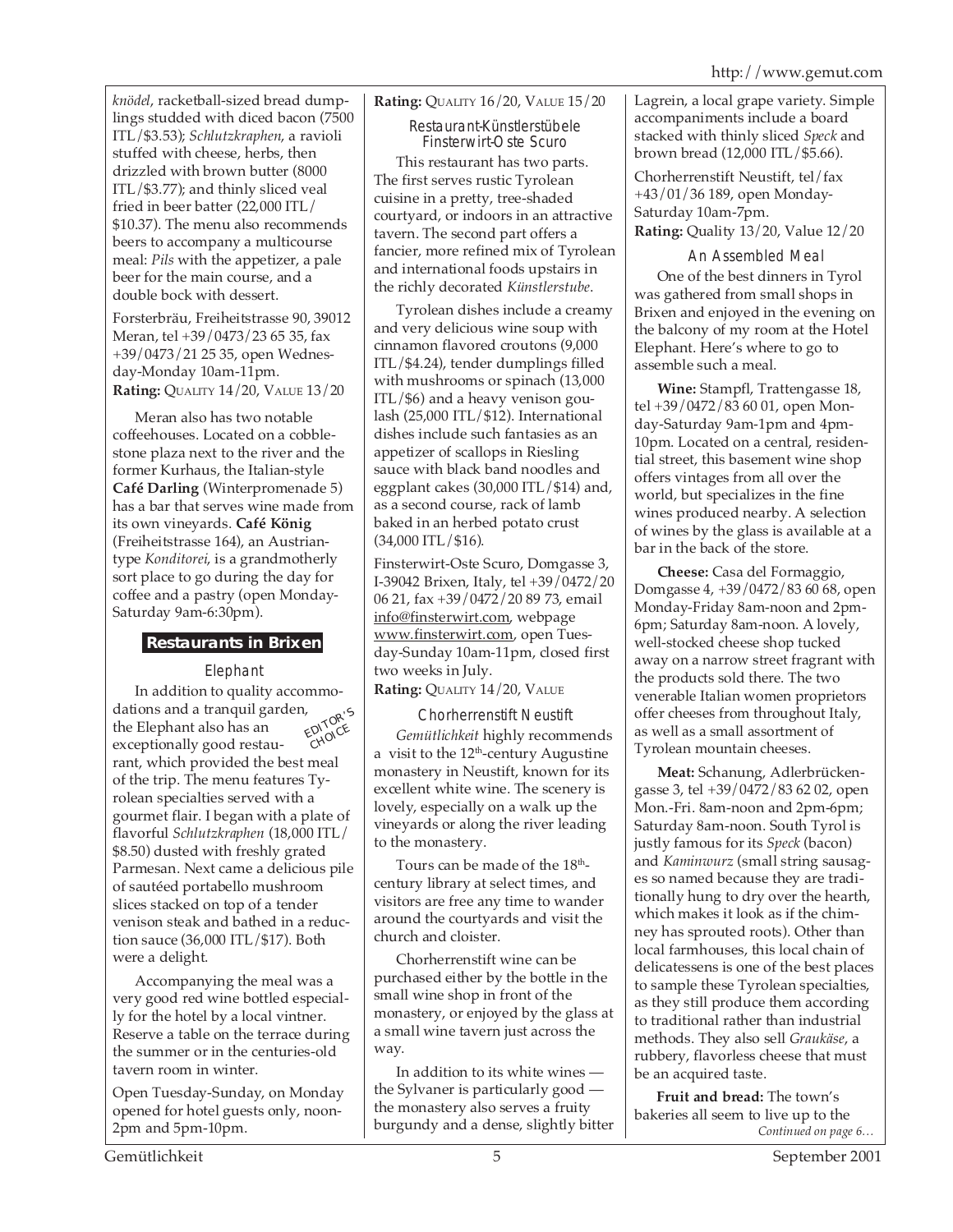## *Continued from page 5*

high, local standards, so it's hard to go wrong anywhere. Regional specialties include excellent multigrain breads and S*chüttlebrot*, a dry, long lasting bread that I found to be about as enjoyable as hardtack.

There are also many small fruit shops selling perfectly ripe Italian produce.

*(Editor's Note: When telephoning Italy from abroad, do not drop the zero before the area code as is the case with other European countries).* M

#### *BAVARIAN DRIVE Continued from page 1*

shown here) turn right and cross the Salzach River and follow the signs to Traunstein.

Shortly thereafter turn right onto highway #305, the **Deutsche Alpenstrasse**. As the road begins to climb note the sheer rock face on the right.

At 19 km the houses of the village of Weissbach are spread over a meadow and three kilometers beyond is **Gletcher Garden**, a "natural museum" of glacial erosion. There is a place to leave the car for the 15 minute walk to the garden.

Continue on #305 toward Ruhpolding and Reit im Winkl.

At 27 km is an open meadowland scattered with large farm buildings. To your right is a small lake.

At 29.9 km is a turnout offering great views of the valley. Between late October and late April snow here is a possibility. The road begins to descend.

At 32.4 km we turned right for a short auto tour of Ruhpolding, a typically well-groomed Bavarian town with many traditionally painted houses. Near the Rathaus is a **model train exposition**.

At 41 km we were back on the road to Reit im Winkl. This portion of the drive is quite scenic and from Seehaus to Seegätterl the road is flanked by lakes and dams.

At 61.5 bear right into Reit im Winkl, staying right toward Mar-



quartstein. If the model train exhibit was for the kids, the town's **Schnapps Museum** is for adults.

As you leave Reit im Winkl the road rises and to your right will be some ski jumps. The Maserer Pass at 793 meters (2600 feet) is crossed at 67 km.

Next are three small villages; Oberwössen, Brem and Unterwössen just before Marquartstein at 77 km. You are now on the Chiemsee plain with the mountains in your rearview mirror.

At 80 km is a roundabout; go three-quarters of the way around and follow signs to Bernau. Using your map and road signs, continue on #305 under the Autobahn to Prien. At 94 km you will drive under some railroad tracks and enter Prien, there will be a large McDonald's on the left. At 95.7 km turn right and follow signs to Chiemsee.

Near the Prien/Stock *Hafen* (harbor) are several parking lots charging about 4.5 DM (\$2.10) to park the car while you take a boat to **Herrenchiemsee Castle**. Allow at least 90 minutes for the roundtrip: 15 minutes on boat to the Herreninsel, a 20-minute walk to the castle, a 35 minute castle tour, 20 minutes more back to the boat, and then the 15 minute return by boat to the parking lot. You may want to add lunch and a visit to the museum (included in the 11 DM/\$5.12 castle tour ticket) to that schedule. The roundtrip boat ride costs 10.80 DM (\$5).

Herrenchiemsee, undertaken by Ludwig II after the more famous Neuschwantstein and Linderhof, was his final fling at fantasy castles. Modeled after Versailles, it was never finished and the young king spent only a week there. His building spree had emptied the Bavarian treasury and he drowned under mysterious circumstances in Lake Starnberg, south of Munich.

Back in the car, retrace your steps until you see signs to Wasserburg and Rimsting. If you've followed our route exactly, at 102.7 km you will turn right to Seebruck. On maps this is a yellow road edged in green (scenic) and runs along the lake. At 108.7 km make another right turn toward Seebruck and at 110 km, at the crest of the hill, is a fine view of the lake. Continue on, following the Traunstein and Seebruck signs. At 118.1 km, on the north end of the lake, head left to Obing and Seeon. This, too, is a yellow road and in some places is quite narrow with sharp turns. Follow the signs to Seeon and, at 122.7 km, make a right across from a large farm. Beyond the lake on the left is **Kloster St Lambert**.

In the center of Seeon, turn right. To know where to turn, watch for a square white sign with a wide black band which bends to the right. These are often used to guide motorists through small towns. The black band indicates the direction of the main road; it may be straight, or curve left or right.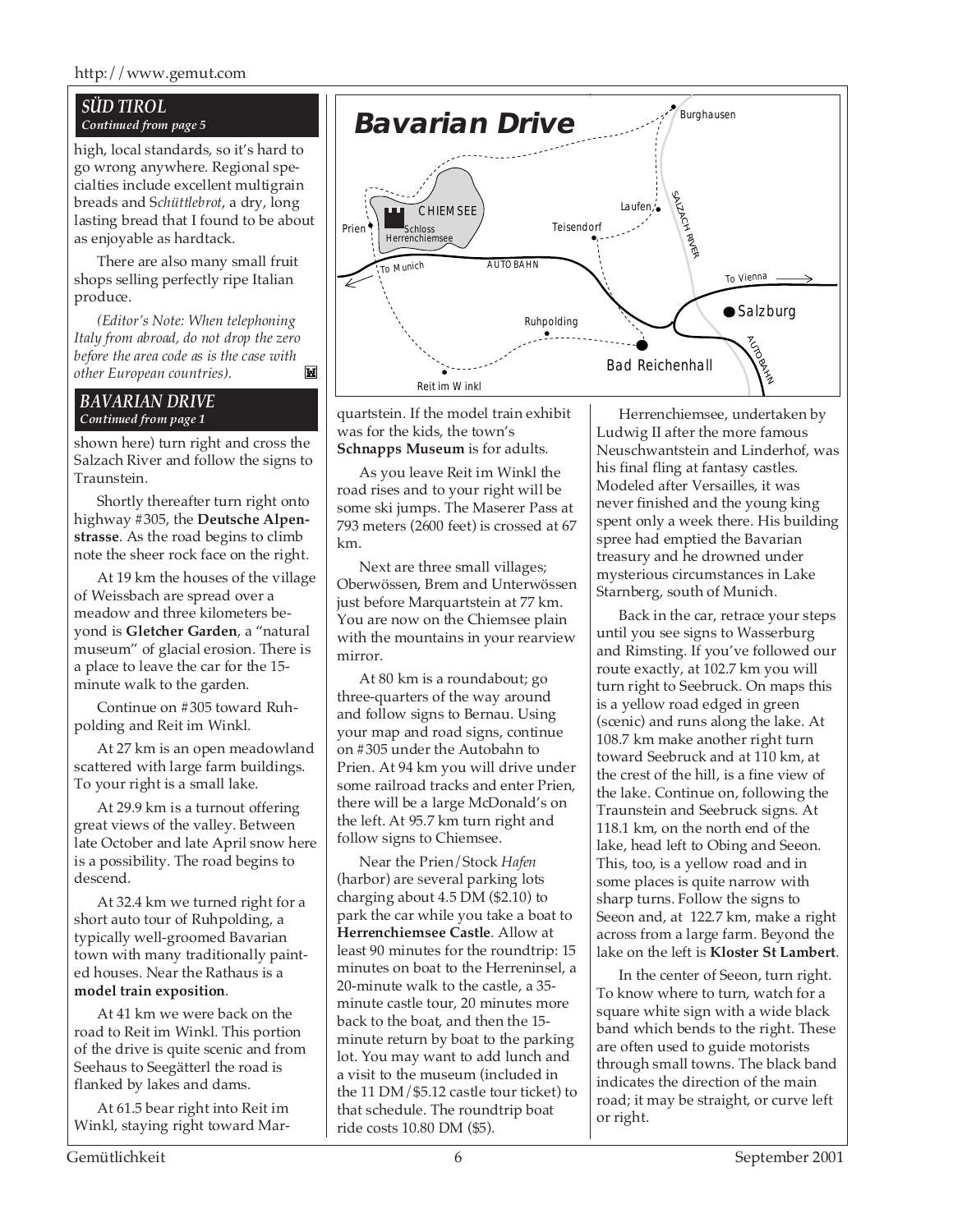At 124.7 km you should be on a narrow road with no centerline headed toward Altenmarkt, and at 130.6 km is highway #304 where you'll turn right. There is no sign. Cross the Alz River and note the falls on the left. At 131.1 km go left toward Trostberg. Check the map and make sure to take the road from Trostberg northeast through Kirchweidach. We made the right turn at 135.4 km and began to see signs to our destination, Burghausen.

Those who fancy putting a standard-shift European car through its paces on a quiet German country road will be right at home here. This smooth route twists, turns and dips its way through high meadows with distant views and past large, prosperous-looking farms.

At 161.1 km, enter Burghausen. Ignore the rather unattractive, commercial part of town and follow the *Stadtmitte* or Burg signs. Michelin gives Burghausen two stars (worth a detour) and another two stars to its castle.

The fortress, which seems to run forever along a bluff overlooking the Salzach, guards the border to Austria. Below it, by the river, is an attractive old town of three and fourstory pastel houses placed along the contour of the street. Though the Green Guide says to walk up to the castle, there is an upper parking lot that will save climbing. More information in English can be found at http://www.teleport.com/~ludwig/

To return to Bad Reichenhall, drive southwest out of town along the Salzach toward Freilassing. Those with enough time and energy can visit **Tittmoning**, another medieval town with a fortress similar to Burghausen's. If you have had enough, continue along this red road, number 20, to Freilassing and straight on to Bad Reichenhall.

For a little more of the countryside, turn right off this road at Laufen and follow signs to Teisendorf. From there look for signs to Anger and Piding. Just before Anger is a high place with a wonderful view of open pastures and the mountains across the valley with Klosterburg St Peter

#### and Paul nestled between. *DEAR SUBSCRIBER Continued from page 2*

traveler can quickly determine which of these special places is within an easy drive. It is then a simple matter to look up hotel and restaurant phone numbers under the town listings and call for reservations.

 $\mathbf{N}$ 

❑ **Restaurant finder:** While Michelin is famous for its ratings of expensive restaurants, of even greater value to the ordinary traveler is the notation of simpler, cheaper places serving good food. In the listings, the word "Menu" in red type indicates "moderately priced establishments that offer good value for money and serve carefully prepared meals, often of regional cooking." Other restaurants, which "serve simple meals for less than 25 DM" (\$11) are marked with a tire symbol.

❑ **City information:** In Germany, Michelin covers about 2500 cities, towns and villages and supplies a wealth of information for each: postal code, telephone area code, altitude, population, number of chair and ski lifts, location plus phone and fax numbers for the tourist office, availability of recreational activities such as golf courses and a listing of the major sites are just some of the notations for each town.

#### How do I get where I'm going? **The Right Maps**

Don't think that nice map the tourist office sent you for free is in any way suitable to guide you in your backroads travels. Each of our three countries has a complex network of roads and detailed maps are essential. A scale of 1:200,000 (one centimeter equals two kilometers) or 1:150,000 (1 cm=1.5 km) is best. A scale of 1:400,000 will do in a pinch but forget anything above that. Use the free map to get an overall perspective of the country. Be advised that at a 1:200,000 scale it takes several maps to cover a country.

Various map publishers, such as Germany-based Mairs and ADAC, the German Auto Club, sell meticulously detailed maps. One product we particularly recommend is the

1:150,000, spiral-bound *Maxi-Atlas for Germany* published by Falk and ADAC (doesn't matter which company's atlas you get, they are exactly the same). The advantage is you carry one book that covers the entire country rather than the 24 individual maps it takes to encompass Germany at this scale. The Maxi-Atlas is a kind of travel guide in itself – one that can direct you over Germany's most beautiful backroads to pretty, historic towns that aren't even mentioned in guidebooks.

Similar atlases are available for Austria and Switzerland. Purchase them in Europe or phone 800-521- 6722 (ask for your 10% subscribers' discount).

Such detailed maps and atlases are fundamental to the wandering traveler with no set itinerary. They display all roads, from Autobahns to footpaths. Here are some of their key features:

• Scenic roads are edged in green and panoramic views along the way are marked with a red or purple rosette. A wine route is marked "Weinstraße." Roads shown in yellow or gray are usually the quietest and least traveled.

*Continued on page 8…* • The names of picturesque

#### **Key Websites for the Traveler to Germany, Austria & Switzerland**

**• www.gemut.com** Gateway site for travelers to Germanic Europe, including car rental, rail passes, hotel bookings, traveler feedback, travel tips and past issues (free access to back issues for subscribers; see log-on info on page 2).

**• www.michelin-travel.com** The Michelin database of hotels and restaurants plus great interactive trip planning tools.

**• www.mapblast.com** Map and automobile trip planning. Locates routes and distances.

**• bahn.hafas.de/bin/query.exe/en** German rail. Train schedules throughout Europe, not just Germany.

**• www.sbb.ch/index\_e.htm** Swiss and European rail schedules.

**• www.ski-europe.com** Top web resource for skiers with much data on Alpine resorts.

**• www.myswitzerland.com** Website of Switzerland's national tourist authority.

**• www.germany-tourism.de** Germany's

national tourist authority.

**• www.anto.com** Austria's national tourist authority. authority.